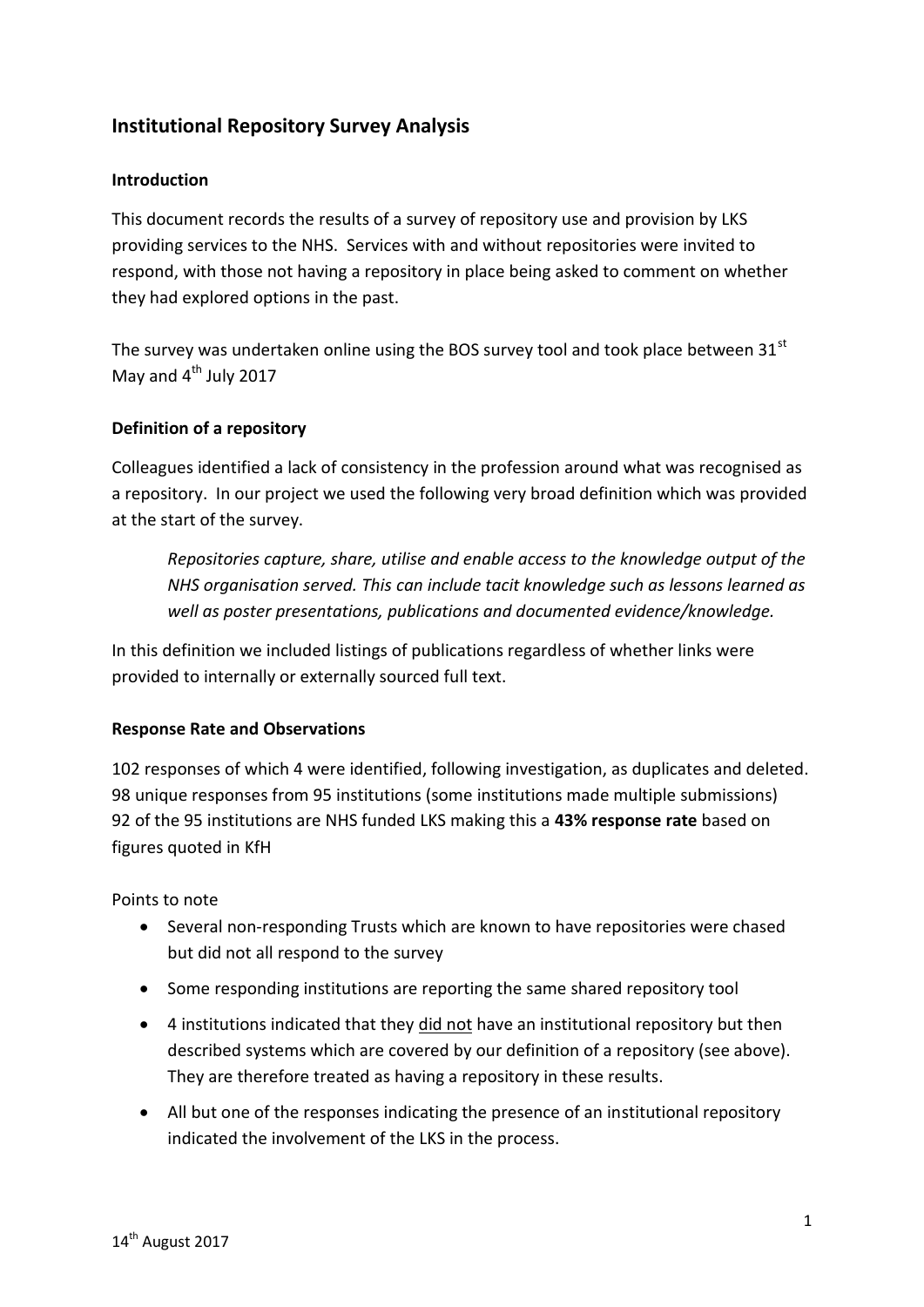## **Distinguish between full and databases of staff publications.**

34 of 95 responses (36%) indicated instances of repositories in use within an organisation (inc. shared)

11 of these LKS were situated within Medical Education/Education = 32% of the 34 7 of these LKS were situated within Medical Directorate = 21% of the 34

28 of these (82%) repositories included research papers and/or abstracts in the content of the repositories

24 respondents<sup>1</sup> answered the question about the inclusion of full text in the repository. Of these 24 responses:

13 (54%) of these included full text content where copyright allowed this

- 8 (33%) linked to external sources
- 3 (12%) contained no links or full text

|                                       |       |                       | Searchable Externally |    |
|---------------------------------------|-------|-----------------------|-----------------------|----|
|                                       | Total | Yes no<br>restriction | Yes but<br>restricted | No |
| Full Text included in<br>system       | 13    | 8                     | 4                     |    |
| Full Text links to<br>external source | 8     |                       |                       | 6  |
| No full text                          | 3     | 2                     |                       |    |
|                                       | 24    |                       | 5                     | Ջ  |



**<sup>.</sup>**  $1$  Four services indicated they did not have a repository in the survey but then described having one and the noted contents of this. They have been included in some analyses where possible but excluded from some analyses to avoid skewing the figures where they were not asked to provide answers to some of the questions.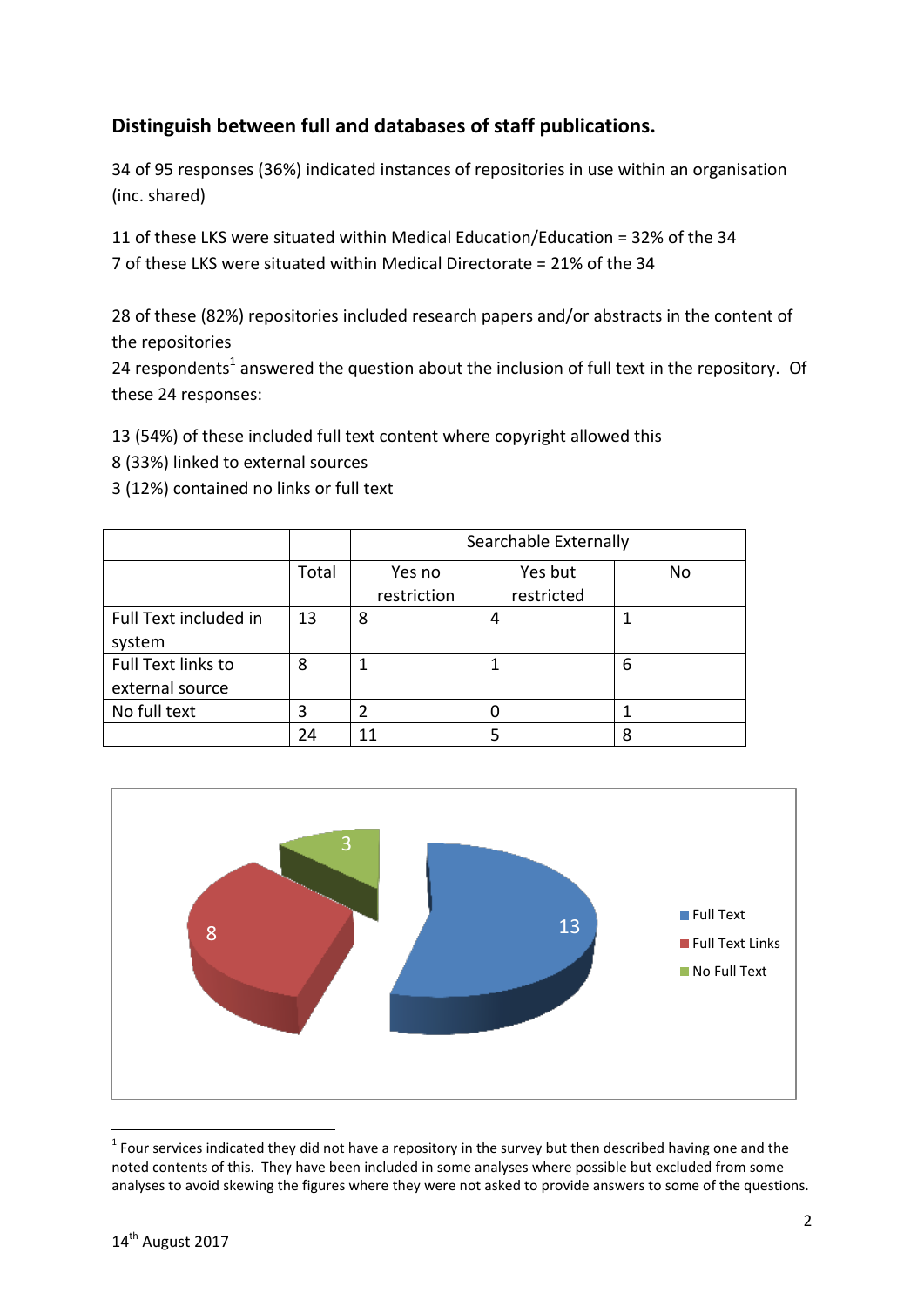## **Exploration of content contained within repositories within NHS funded LKS**

#### **Content**

34 responses indicated instances of repositories in use within an organisation (inc. shared)

| <b>Content Type</b>                                                   | <b>Number of instances</b> | Percentage |
|-----------------------------------------------------------------------|----------------------------|------------|
| <b>Research Papers</b>                                                | 26                         | 76.5       |
| <b>Book Chapters</b>                                                  | 16                         | 47.1       |
| <b>Abstracts</b>                                                      | 15                         | 44.1       |
| Posters                                                               | 13                         | 38.2       |
| <b>Case Studies</b>                                                   | 12                         | 35.3       |
| <b>Research studies</b><br>(Staff participate but may not be authors) | 8                          | 23.5       |
| Articles sent to professional newsletter                              | 7                          | 20.6       |
| Dissertations and/or Theses                                           | 7                          | 20.6       |
| Lessons Learned                                                       | 6                          | 17.6       |
| Local policies                                                        | 5                          | 14.7       |
| <b>Patient Leaflets</b>                                               | 4                          | 11.8       |
| <b>Trust Reports</b>                                                  | $\overline{4}$             | 11.8       |
| Articles about the organisation                                       | 3                          | 8.8        |
| <b>Clinical Guidelines</b>                                            | $\overline{2}$             | 5.9        |
| Internal bulletins                                                    | $\overline{2}$             | 5.9        |
| Conference publications                                               | $\overline{2}$             | 5.9        |
| Departments / Service Information                                     | 1                          | 2.9        |
| JSNA Data Intelligence Data                                           | $\mathbf{1}$               | 2.9        |
| <b>Care Bundles</b>                                                   | $\mathbf{1}$               | 2.9        |
| <b>Trust strategies</b>                                               | $\mathbf{1}$               | 2.9        |
| Presentations                                                         | $\mathbf{1}$               | 2.9        |
| Videos                                                                | $\mathbf{1}$               | 2.9        |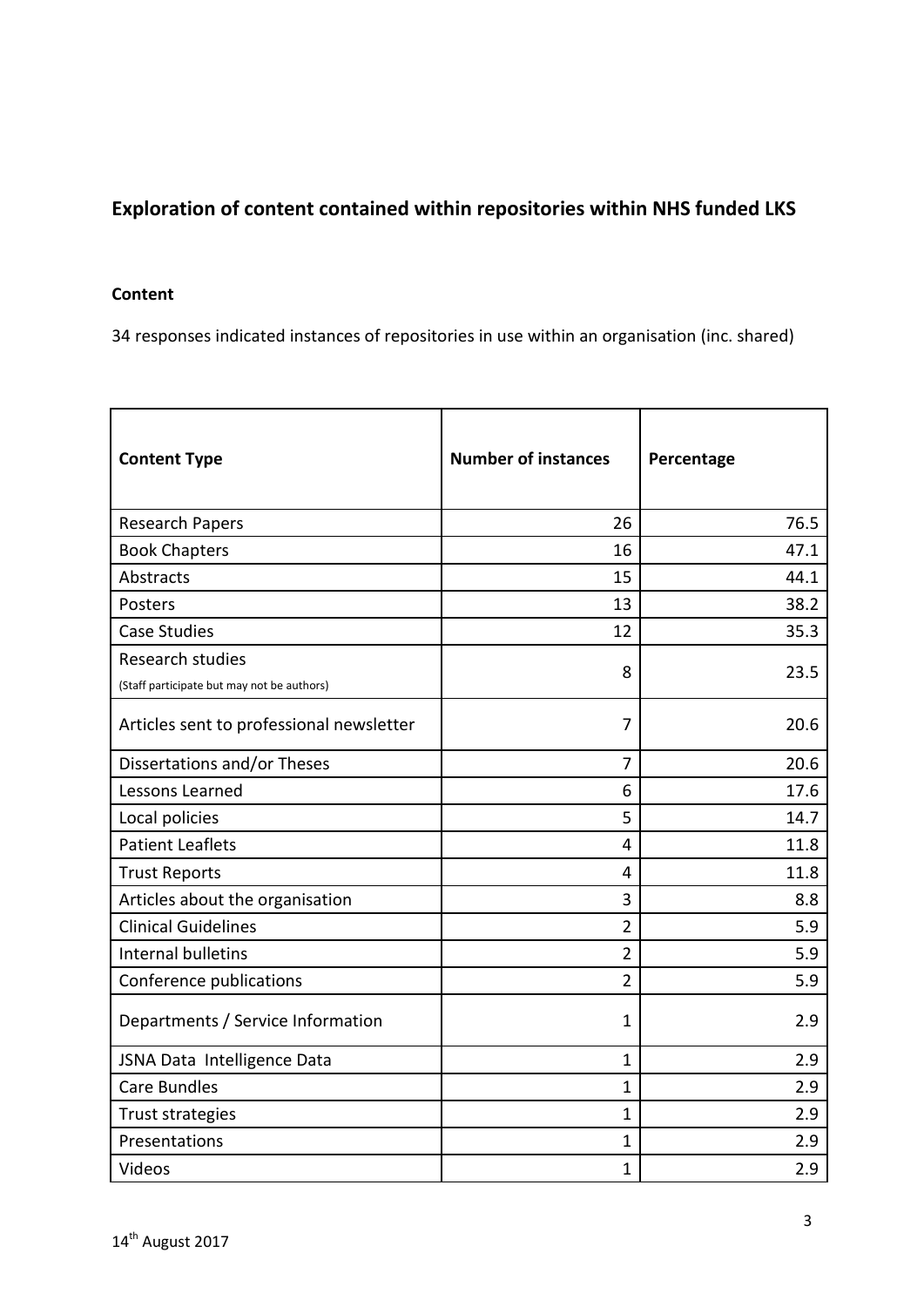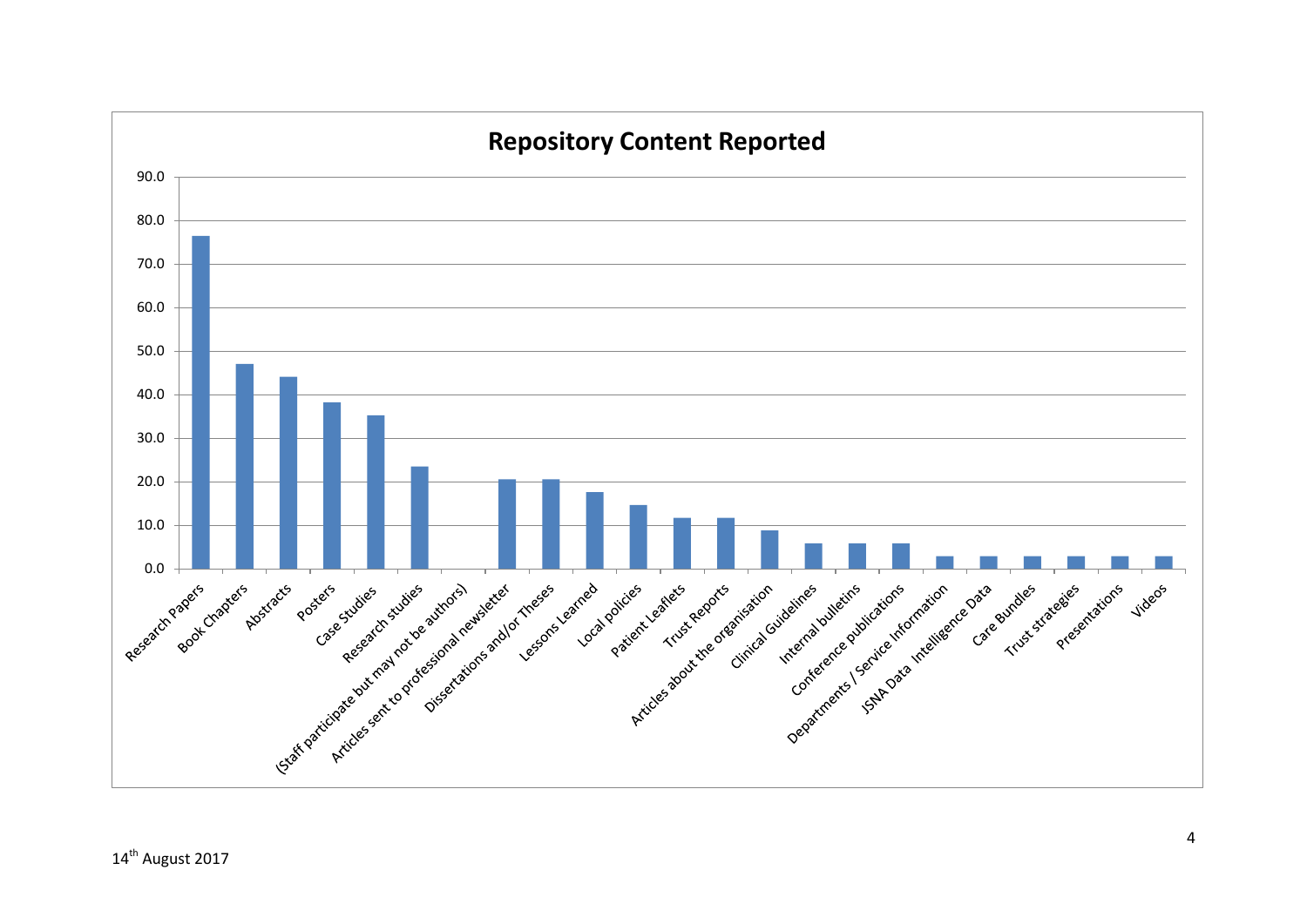# **Types of repository reported**

We asked respondents to tell us about the repositories in use. Details were requested relating to:

- Costs
- LKS Staff time commitments
- Whether they would recommend the system they used

34 responders indicating they currently have – or share -a repository are considered in this section

23 responses from those exploring repositories are also included in the table below.

| System Type                      | Systems reported                                                             | No. of responses<br><b>Current Usage</b> | No. of responses<br>Explored |
|----------------------------------|------------------------------------------------------------------------------|------------------------------------------|------------------------------|
| Freely available<br>software     | Microsoft Excel<br><b>Microsoft Access</b><br>Zotero<br>Intranet<br>Internet | 13                                       | 6                            |
| Open Source<br>Software          | <b>DSpace</b><br><b>EPrints</b><br>Drupal<br>Koha                            | 10                                       | 5                            |
| Library<br>Management<br>Systems | Heritage<br>Liberty                                                          | 4                                        | 3                            |
| SharePoint                       | SharePoint                                                                   | 3                                        | 3                            |
| Other solutions                  | PURE (KCL)<br><b>External Non-LKS System</b>                                 | $\overline{2}$                           | 6                            |

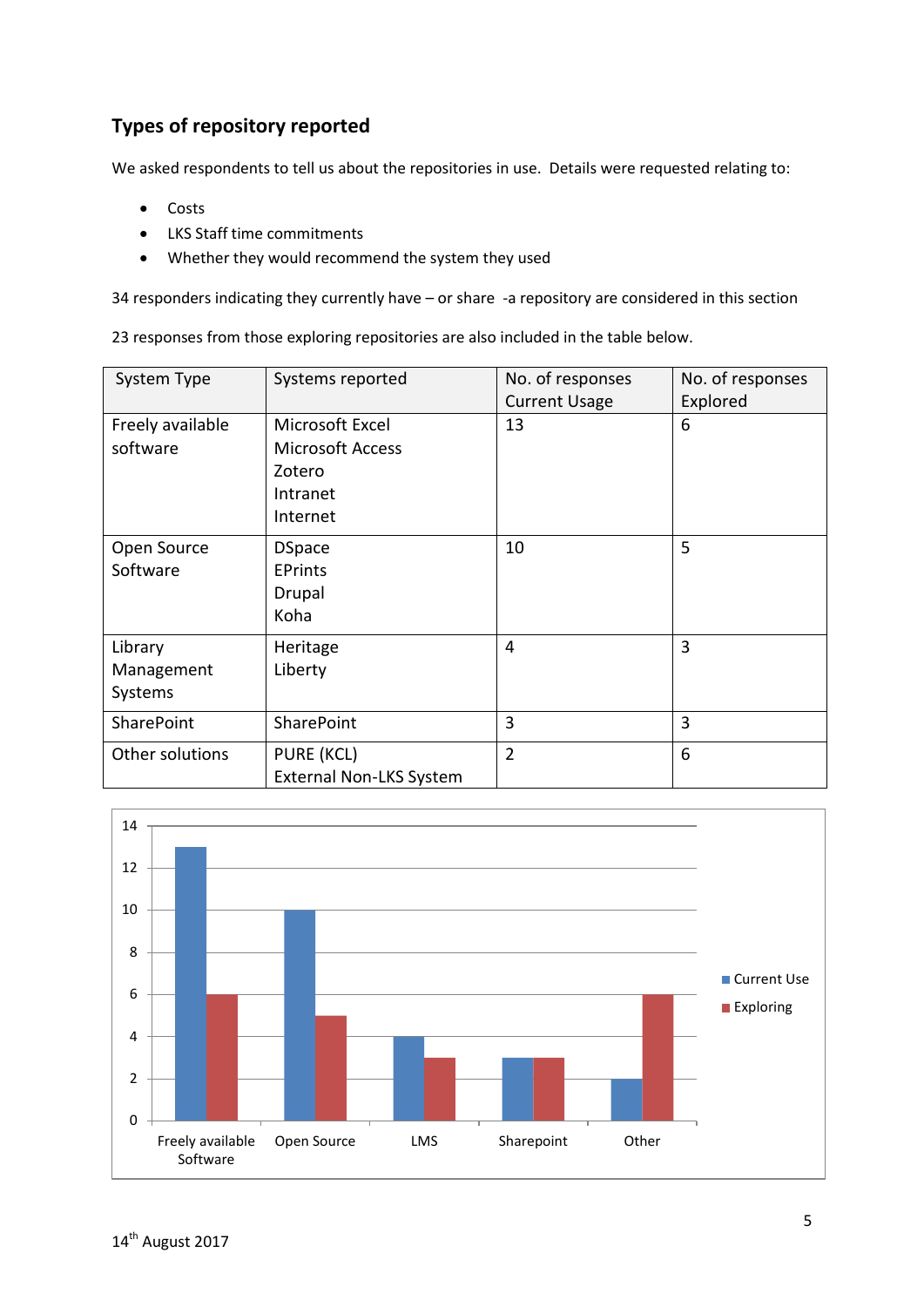#### **Costs**



We asked responders to provide details of any known costs associated with the repositories in use.

The responses from the 9 services quoting costs for set-up and/or maintenance are shown below

| System          | <b>Average Set Up Costs Quoted</b>                                                                                                                       | <b>Average Maintenance Quoted p/a</b>           |
|-----------------|----------------------------------------------------------------------------------------------------------------------------------------------------------|-------------------------------------------------|
| Sharepoint      | £110,000 (Met by IT)                                                                                                                                     | £13,000<br>(Met by IT)                          |
| Drupal          | £23,000                                                                                                                                                  | £1,500                                          |
| Open Repository | Unknown                                                                                                                                                  | £6,000                                          |
| <b>DSpace</b>   | Average = $£3,273$<br>Range = $£2520 - £4,300$                                                                                                           | Average = $£3,273$<br>Range = $£2520 - £4,300$  |
| Koha            | £4,850                                                                                                                                                   | £3,950                                          |
| <b>EPrints</b>  | Average = $£10,650$<br>Range = £3,800 $-$ £17,500<br>(Note: In case of higher amount the Initial<br>grant included staff costs, support and<br>software) | Average = $£5,450$<br>Range = $£3,800 - £7,100$ |
|                 |                                                                                                                                                          |                                                 |
| Mean Average    | £21,058                                                                                                                                                  | £4,963                                          |

In cases where more than one cost has been provided for a system an average and range is shown.

Please note costs quoted are for guidance purposes only

Actual costs vary from year to year and will often depend on size of organisation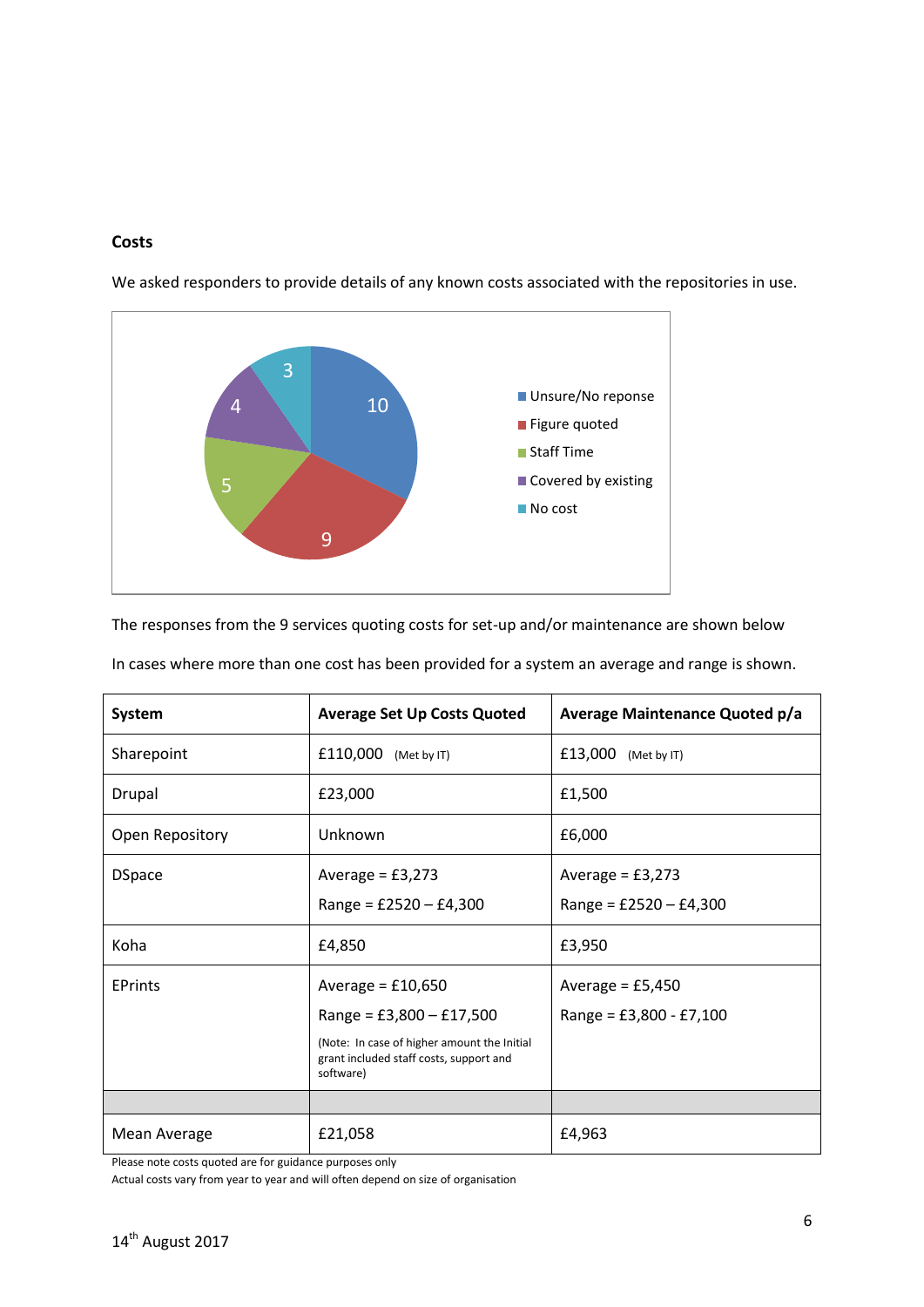#### **LKS Staff Time Commitment**

19 services (61% of repository owners) provided quantifiable estimates of staff time.

A further 5 (16%) provided general responses while 8 (26%) provided no response to this query.

Some services provided estimates of set-up time as well as maintenance.

| <b>System</b>                | <b>Set Up Time</b>          | <b>Maintenance Time</b> |
|------------------------------|-----------------------------|-------------------------|
| Access                       |                             | 0.5 hours per week      |
| Drupal                       |                             | 8-10 hours per week     |
| <b>DSpace</b>                | 98 hours                    | 4 hours per week        |
| <b>DSpace</b>                | 22.5 hours per week         | 7.5 hours per week      |
| <b>DSpace</b>                |                             | 2 hours per week        |
| Easysite (Intranet software) | 15 hours plus               |                         |
| Easysite (Intranet software) |                             | 1 hour per week         |
| <b>FPrints</b>               | 70 hours                    | 0.5 hours per week      |
| <b>EPrints</b>               |                             | 7.5 hours per week      |
| Excel                        | 7.5 hours                   | 0.5 hours per week      |
| Excel                        |                             | 0.3 hours per week      |
| <b>Heritage LMS</b>          | $\overline{a}$              | 7 hours per week        |
| <b>Heritage LMS</b>          | $\overline{a}$              | 7.5 hours per week      |
| Library database             | $\overline{\phantom{0}}$    | 1 hour per week         |
| Open Repository              |                             | 4 hours per week        |
| Sharepoint                   | 70 hours                    | 3 hours per week        |
| Sharepoint                   |                             | 0.8 hours per week      |
| <b>Trust Intranet</b>        | $\overline{\phantom{a}}$    | 1 hour per week         |
| Zotero                       | $\overline{\phantom{a}}$    | 2 hours per week        |
|                              |                             |                         |
| Mean Average                 | 47 hours                    | 3 hours per week        |
|                              | (Average of 6 times quoted) |                         |

Note responses quoted in measures other than "hours per week" have been altered to provide a consistent time frame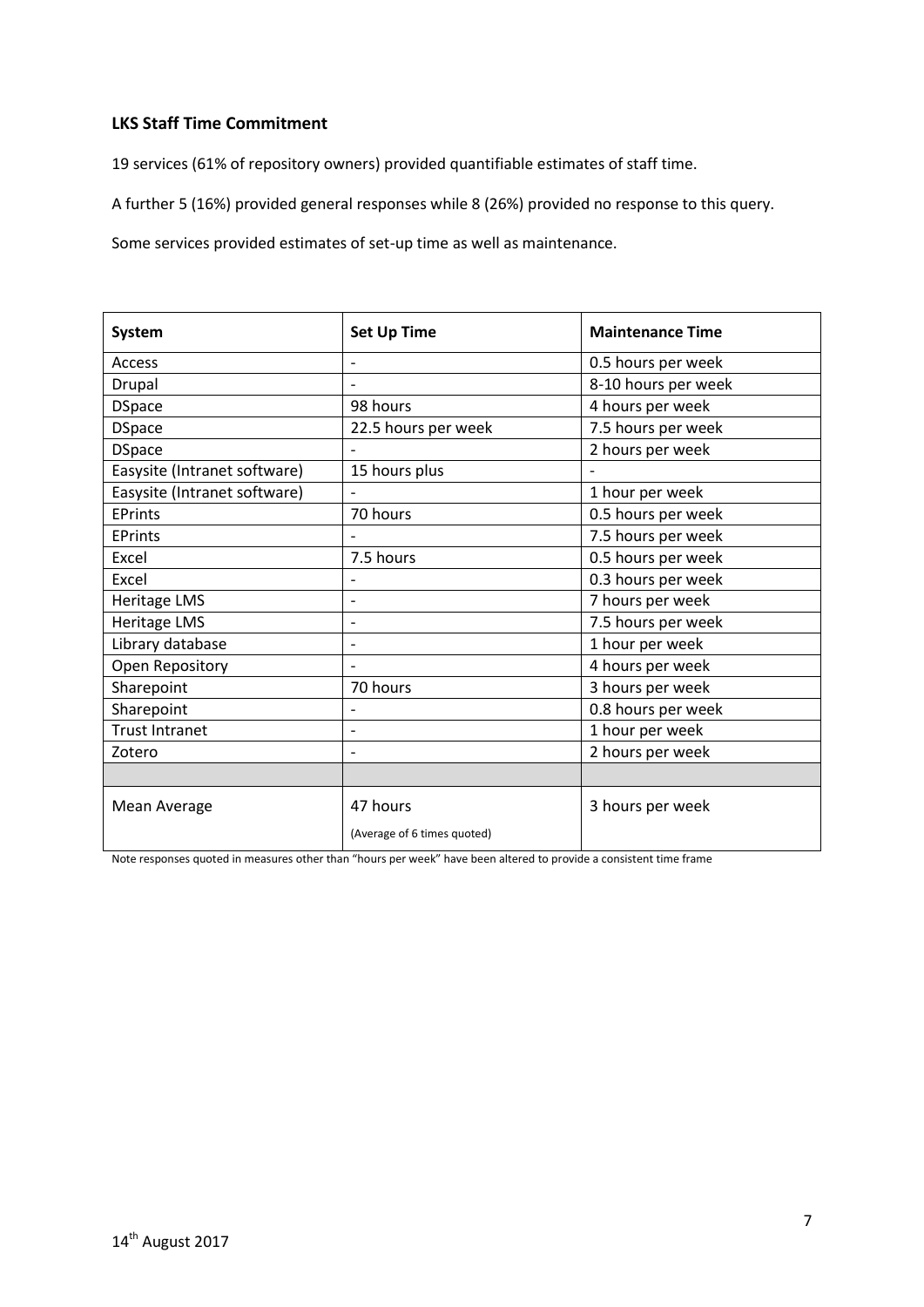#### **Recommendations**

We asked respondents with repositories whether they would recommend the system to others.

10 respondents stated yes they would recommend

5 stated no

11 did not provide a categoric yes/no response

A total of 25 provided a rationale and further comments about the systems

| System in use       | Recommend<br>Yes/No | <b>Comments</b>                                                   |
|---------------------|---------------------|-------------------------------------------------------------------|
| Drupal              | Yes                 | It is a good system created 5 years ago in PCT                    |
|                     |                     | It is a good 'budget' software, although I personally think it is |
|                     |                     | looking a little dated now, there are some upgrades due. The      |
|                     |                     | software was initially hosted by BioMed Central but they          |
|                     |                     | then got bought out by Atmire. I've seen some cleaner             |
|                     |                     | looking repository software (e.g. KnowledgeArc used by            |
|                     |                     | @ORDA) and think OR Lite looks a bit tired in comparison,         |
|                     |                     | but I'm assured that upgrades are coming in the Autumn.           |
|                     |                     | We only have 1 year of our deal remaining, and we're in           |
|                     |                     | initial discussions with local HEI re: possibly piggybacking on   |
| <b>DSpace</b>       |                     | their software in the future.                                     |
|                     |                     | This is a much cheaper solution to other companies out            |
| D-Space             | Yes                 | their.                                                            |
| <b>DSpace</b>       | Yes                 | fairly easy to use                                                |
|                     |                     | DSpace - yes it works and through KnowledgeArc was cheap.         |
| <b>DSpace</b>       | Yes                 | One other organisation has already subscribed.                    |
| D Space             |                     | it is very easy to use. Uses a well-regarded platform (D-         |
| Open Repository     | Yes                 | Space) and the technical support is very responsive.              |
|                     |                     | It works at a basic level but we've only recently started so      |
| Easysite (Intranet) |                     | it's difficult to say longer term if it will work.                |
|                     |                     | Making information easily discoverable and shareable              |
| Easysite Intranet   | Yes                 | among a clinical population on 2 sites 20 miles apart.            |
|                     |                     | It is a very good way to promote the work of our Trust and        |
| E-Prints            |                     | raise its profile.                                                |
|                     |                     | For Trusts which are connected to a university this is a good     |
|                     |                     | option for creating a repository as it does not pose any          |
|                     |                     | additional costs. eprints is an established system which is fit   |
| Eprints             |                     | for purpose.                                                      |
|                     |                     | If you have time and money. A national NHS repository             |
| EPrints /           | Yes                 | would make much more sense.                                       |
| <b>Heritage LMS</b> | Yes                 | easy to use and easy storage of information central               |
|                     |                     | To some extent - it has helped to improve access to               |
|                     |                     | resources, but as it is only used for Trustwide documents,        |
|                     |                     | local guidelines are on the intranet. This causes confusion       |
| Heritage LMS        |                     | for some staff as there are multiple places to look. This is not  |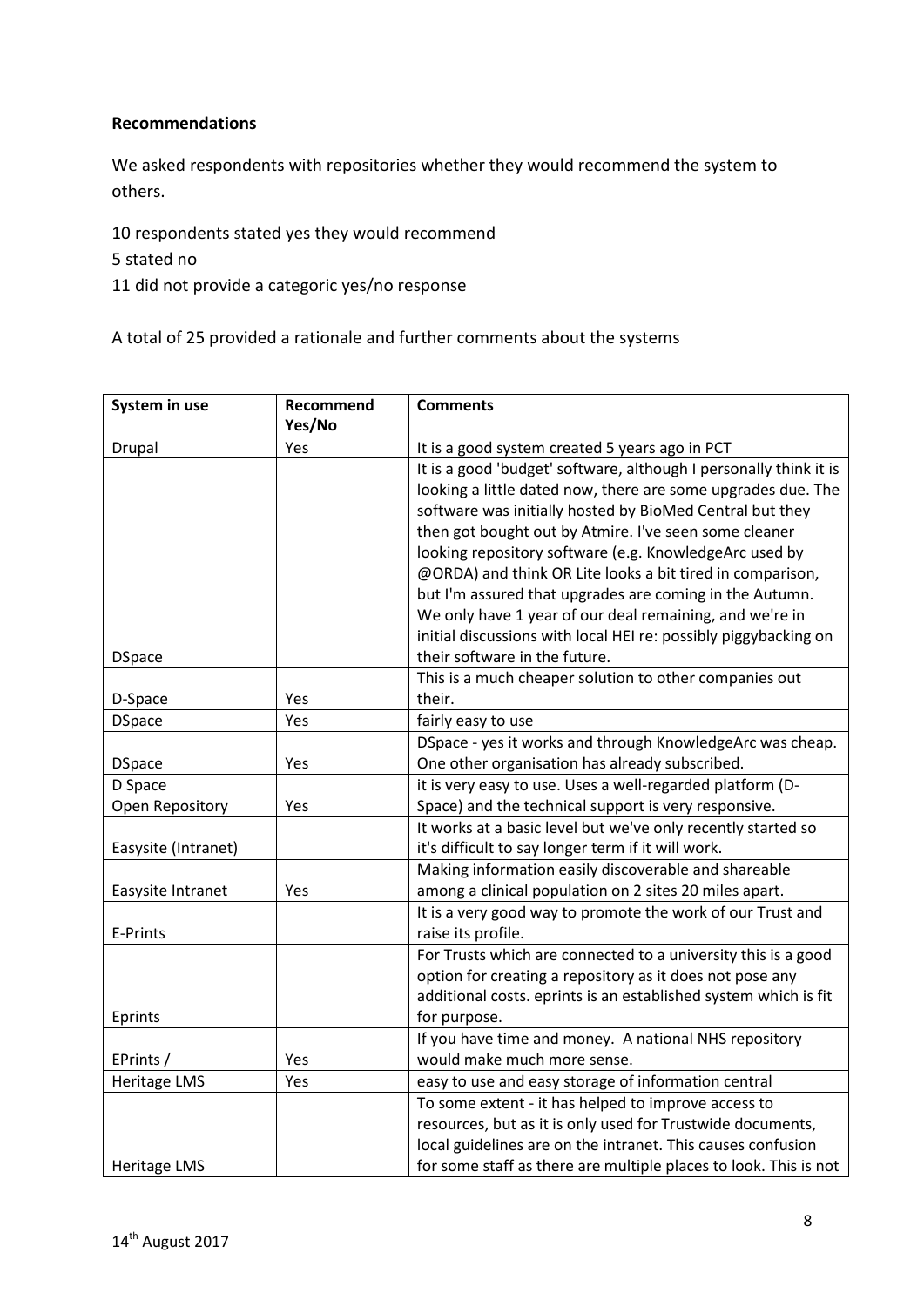|                     |     | a problem with the system per se, more to do with how         |
|---------------------|-----|---------------------------------------------------------------|
|                     |     | things have been set up. One benefit is that we already have  |
|                     |     | the system, so no additional costs incurred.                  |
|                     |     | Easy to set up on existing software. No extra cost as         |
| Heritage LMS        |     | software is used for other resources.                         |
|                     |     | Koha was purchased initially by the LKS to manage             |
|                     |     | guidelines and policies. We now have a second installation    |
|                     |     | as of October 2016 which acts as our LMS. It replaced         |
|                     |     | Heritage. Small savings were made using one system as         |
|                     |     | opposed two and it's easier for staff. The solution works for |
|                     |     | us. Downloads of guidelines and policies for the period       |
|                     |     | December 2016-May 2017 - 84,894 We also have a good           |
| <b>KOHA</b>         |     | working relationship with PTFS Europe.                        |
|                     |     | It has no additional costs, further justifies LMS maintenance |
|                     |     | charge and contributes to widening awareness of staff         |
|                     |     | specialties. Staff can come across staff papers at the same   |
| Liberty Library     |     | time as searching for books on the same topic. This helps     |
| Management System   | Yes | connect people to people.                                     |
|                     |     | I would only recommend it if they wanted a simple, low cost   |
|                     |     | option. It would be possible to achieve something more        |
| <b>MS Access</b>    |     | sophisticated with specialist software.                       |
| MS Excel & Refworks | No  |                                                               |
|                     |     | There are better systems out there but we are working with    |
| <b>MS Excel</b>     | No  | what we have as there is no additional charge to us.          |
|                     |     | No idea - I am far away from managing this system. Worth      |
|                     |     | noting that PURE has been purchased by Elsevier since we      |
| Pure (KCL)          |     | started using it                                              |
|                     |     | Our HE/NHS partnership does not serve the information         |
|                     |     | management needs of the Trust so no, I wouldn't               |
| PURE (KCL)          | No  | recommend it.                                                 |
|                     |     | SharePoint is not a 'value for money' option and there are    |
|                     |     | simpler and cheaper options to deliver a near identical user  |
|                     |     | experience (such as using the library LMS, or various cloud   |
| <b>SharePoint</b>   | No. | based applications)                                           |
| <b>SharePoint</b>   | Yes | Especially if your organisation already has SharePoint        |
|                     |     | Not as it stands at the moment. It's too 'clunky' and isn't   |
|                     |     | used as much as it could be. We're looking at a more          |
| SharePoint.         | No. | sophisticated system using the newer version of SharePoint.   |
|                     |     | System is simple but works. Sorting would be useful, but this |
| Trust intranet      |     | is not possible in the current format.                        |
|                     |     | I would if you need a publications database at Zero cost,     |
|                     |     | with a web interface. When we reach a critical mass we will   |
|                     |     | upscale to Biomed Central or another commercially hosted      |
| Zotero              |     | system.                                                       |
|                     |     |                                                               |
|                     |     |                                                               |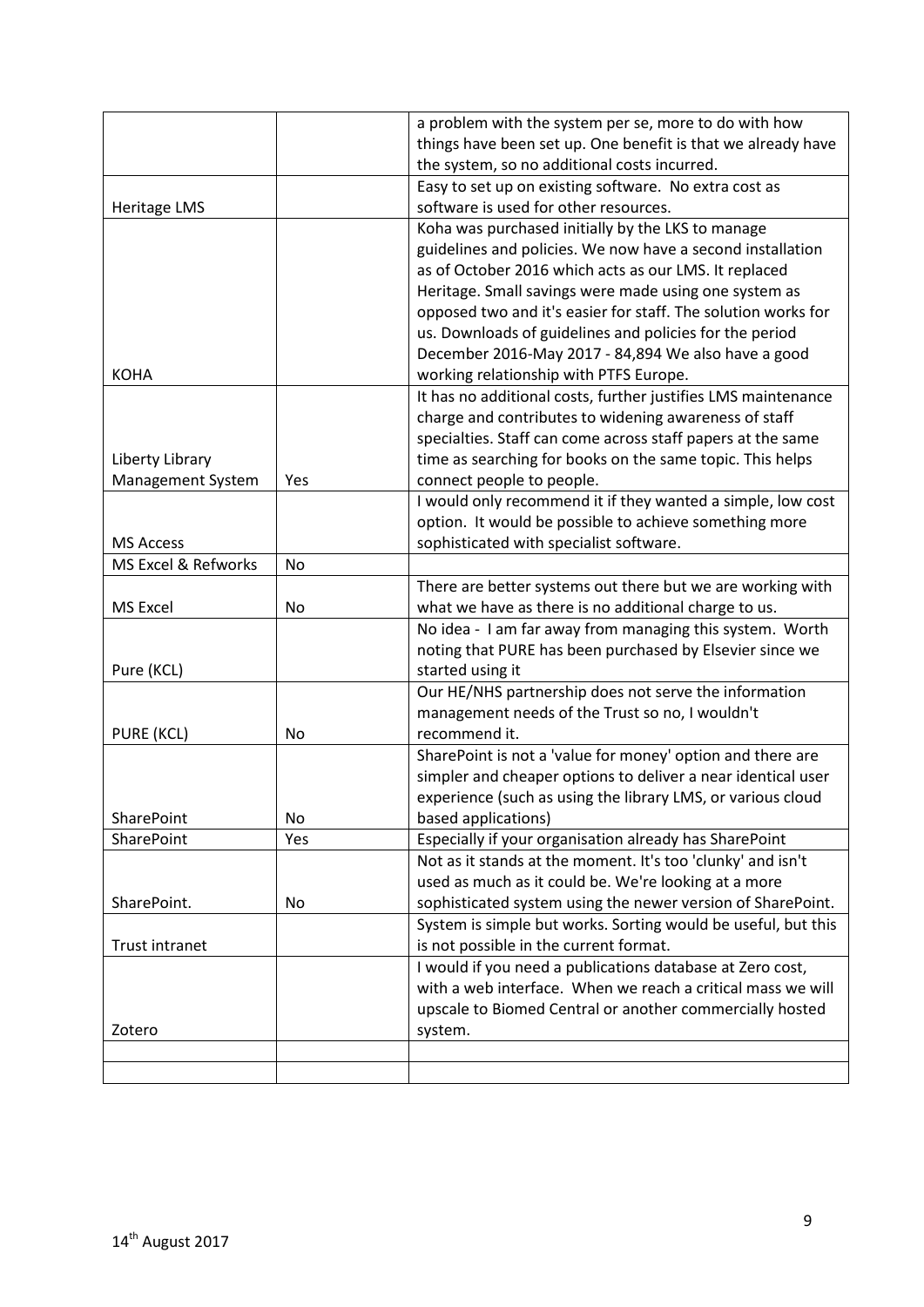#### **Other Notes**

Respondents were invited to share any further details relating to their experience of institutional repositories.

19 responses were received as follows:

Key features should include :

- 1. an automated update feature to allow authors of documents such as policies/guidelines/SOP/patient leaflets to be notified that a document is due review after X years/months. Keeping the material current is essential.
- 2. An effective search interface and ability to 'meta-tag' documents to make discovery simple for the end-user.

The R&D department have a different repository but they are not sharing currently. We had problems with our Comms team as they said they would have to see everything that was loaded in case they didn't want it publicised, even if it was in the public domain. We have chosed to go quietly ahead.... I'm disappointed that we're not working more closely with R&D but they seem to want different things.

This was a great idea in the NHS, but has not been fully supported in Local Authority - but have lacked the confidence to bin it off. Don't work with LA's in terms of sharing and creating knowledge!

The staff papers are a relatively quick win as automated author affiliation searches can be created in HDAS and these can then be cited in the LMS. I am hoping of the majority can be linked out to PubMed this will provide maintained links to open access and link out to publishers for further details. Making abstracts of papers unnecessary. However I am aware some publication staff publish in are not on PubMed.

We share the repository ... The plan is for it to be a county- wide repository. The next step is to get another local Trust on board.

Managing the Trust Clinical Guidelines and Policies has raised the profile of the LKS at Executive level. During the 18 months I've been in post I've attended Management Executive on two occasions to discuss developments around KOHA. Gaining the support of the Executive enabled the guidelines and policies to be made accessible externally, at the time it was a significant decision.

it is not an "institutional" repository; it is a library maintained collection the web page stats indicate poor usage

A national or even regional repository makes ALLOT more sense than each Trust trying to do this. A change to contracts, similar to HE, where someone employed or funded by the NHS must make their research and publications available in a national NHS repository makes complete sense. If universities can do it, so can the NHS. It could save thousands in ILLs alone.

We have lots of joint NHS academic posts and their outputs are represented in the repository. We only include things that are research related really so would not start holding all sorts of things as per your list of potential items. There is reluctance to add NHS staff less closely connected to us as it increases the cost of the licence for a small number of additional publications and the general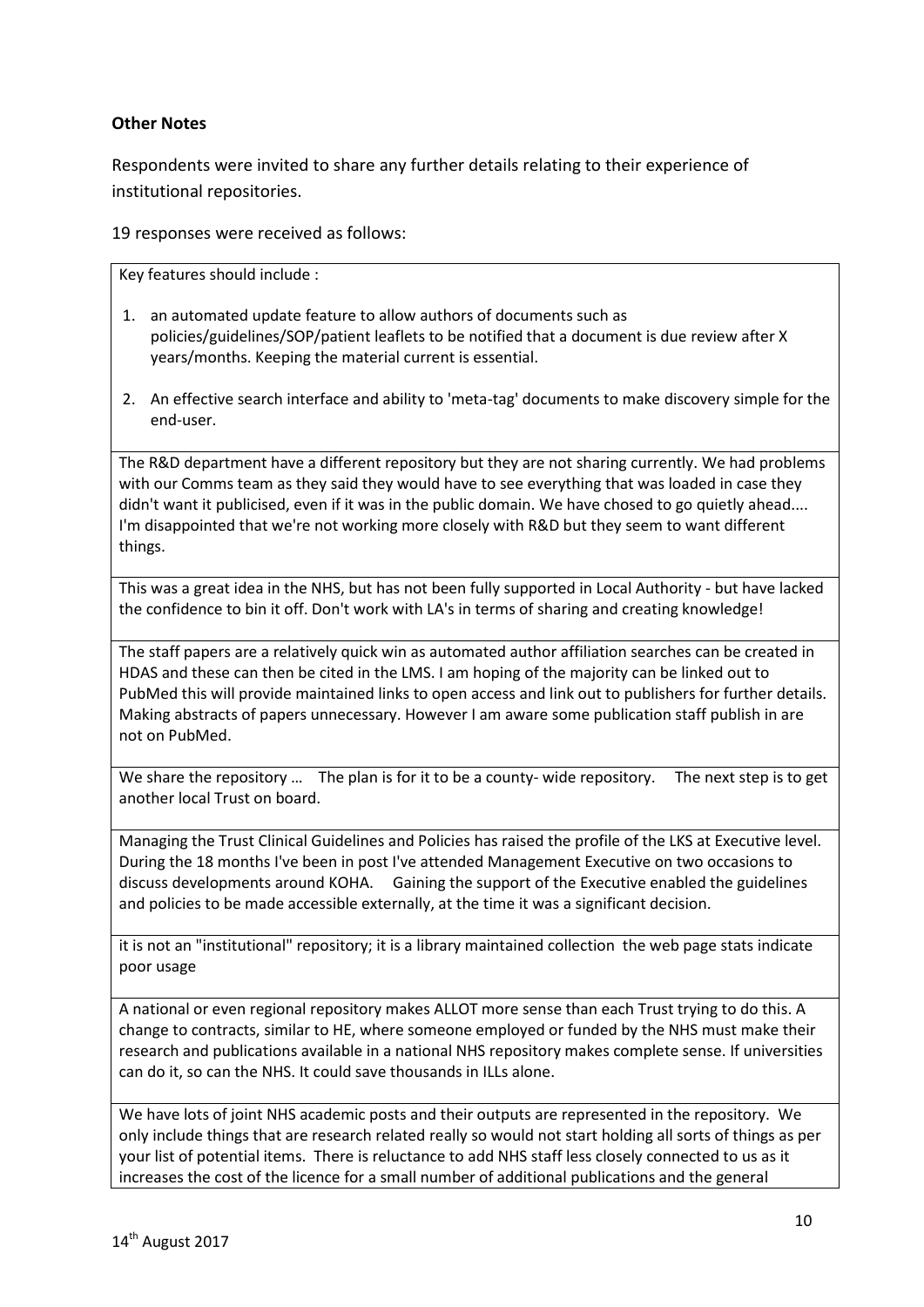aggravation involved.

I would be interested in finding out more about other types of repository in use and the pros and cons of each.

Barriers include; finding a suitable time to get everybody who needs to be involved together to discuss and agree what is required, obtaining resource to actually build and maintain the repository.

There are a lot of trusts which have already gone down this path or are thinking about it. Its a shame that we have all done this individually recreating the wheel when a lot of this information could have been shared. I learnt a lot about this from the presentations and workshops at Scarborough's HLG conference, but a central point for information would have saved time and de-duplication of effort.

You can read more about it here http://kfh.libraryservices.nhs.uk/wp-content/uploads/2017/02/KM-Toolkit-Model-CreatinganInnovationsDatabaseRBHT.pdf

I worked in Open Access in a HE environment before I came over to the NHS. It seems like the NHS is about 5 years behind HE and we can learn a lot from them. It is hard to get the appropriate versions of articles from authors - especially as repository deposit isn't mandated like it is in HE. However, I think this is a growing area, and one that LKS staff have the ideal skillset for.

The biggest barrier we face is encouraging Trust staff to make full text deposits. We advocate the advantages, including increasing impact of their research, timely dissemination of research findings, potential increase in citations, making research findings publicly accessible, etc. but as there is no mandate from the organisation or other bodies to deposit in an institutional repository the incentive is still not there and despite a lot of promotion we have had few deposits.

There is chasing up to do - and looking at likely journals and e-newsletters....

As this project is in its infancy, hope eventually to have online submission forms so the repository is more up to date and can be exported into the records. The repositories may be a method of showing the public how staff are involved in research. Maybe one day the NHS libraries may have a national one with all the publications for researchers to search so people can see what other hospitals are doing in their subject are.

Obtaining full text is difficult. Some of the language relating to open access is not very accessible eg final authored versions etc. We link from our repository to articles and e-books in our library collection through a password system when publications are not freely available We have a statistics package linked to our repository which shows where around the world articles are downloaded which is always interesting to see. Anyone setting up a repository needs to factor in marketing costs and promotion through Social Media. We revamped our website a couple of years ago to reflect the branding of our Trust.

I copied the system from Birmingham and Solihull Mental Health Trust as they have the same website supplier (Easysite CMS).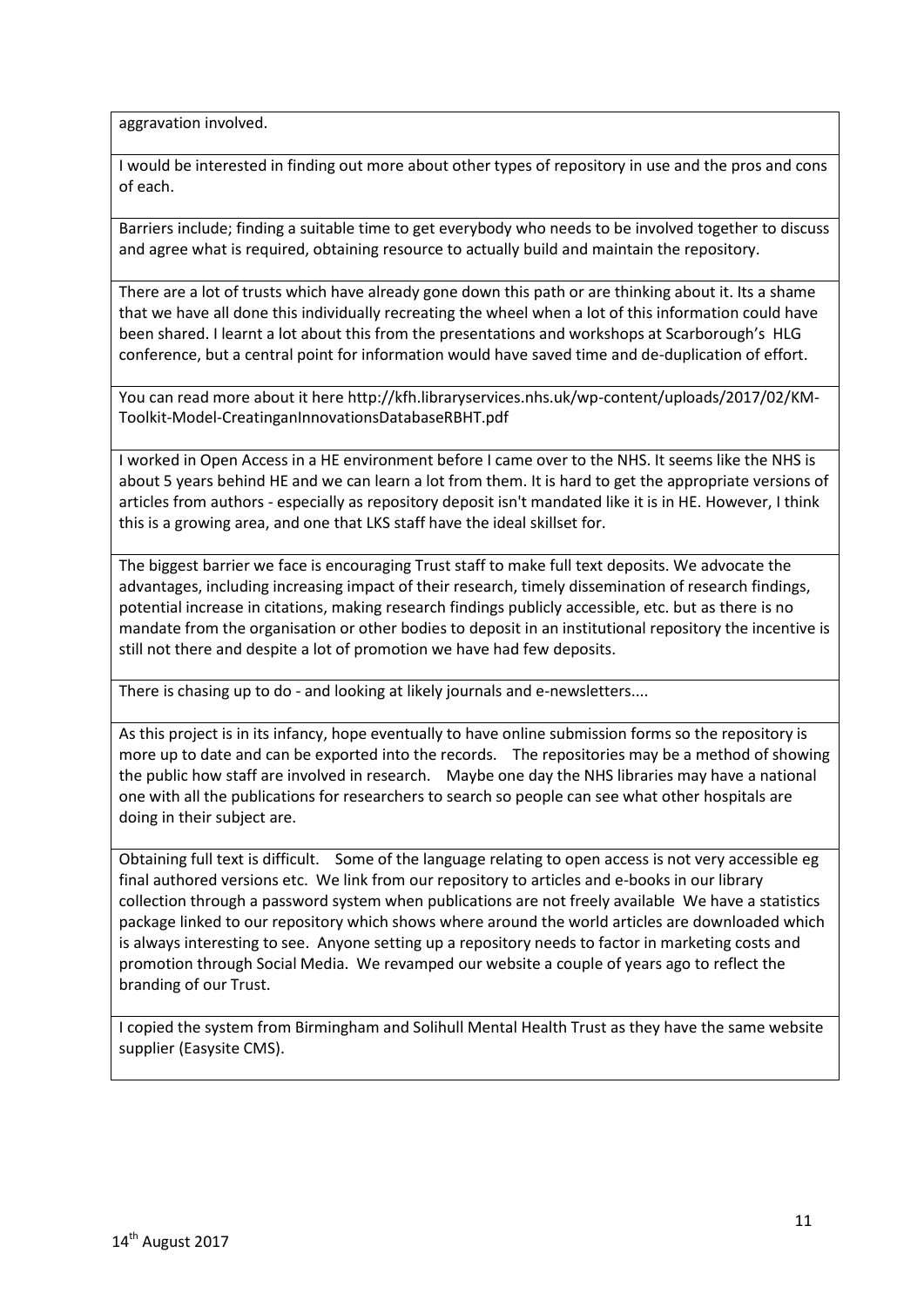# **Organisations with no repository**

48 Organisations responded that they have no repository. Fourteen (29% of those) have explored setting up a repository.

The most common reasons for not having a repository were staff capacity, cost, it was not a business priority or they had not been asked to set one up.



The libraries who had explored a repository had investigated a variety of systems. Two were specifically mentioned – this included

| System | <b>Reason not implemented</b>                 |
|--------|-----------------------------------------------|
| Koha   | Technical issues - IT unable to implement     |
|        | Apache Open Source software                   |
| Moodle | Capacity and the need to identify "champions" |
|        | within the Trust                              |

Six of the 34 libraries who had not explored a repository expressed an interest in finding out more. Several libraries commented that this should be a regional/national initiative.

In summary, most libraries were open to the suggestion of a repository but were unable to take it further due to staffing and costing implications.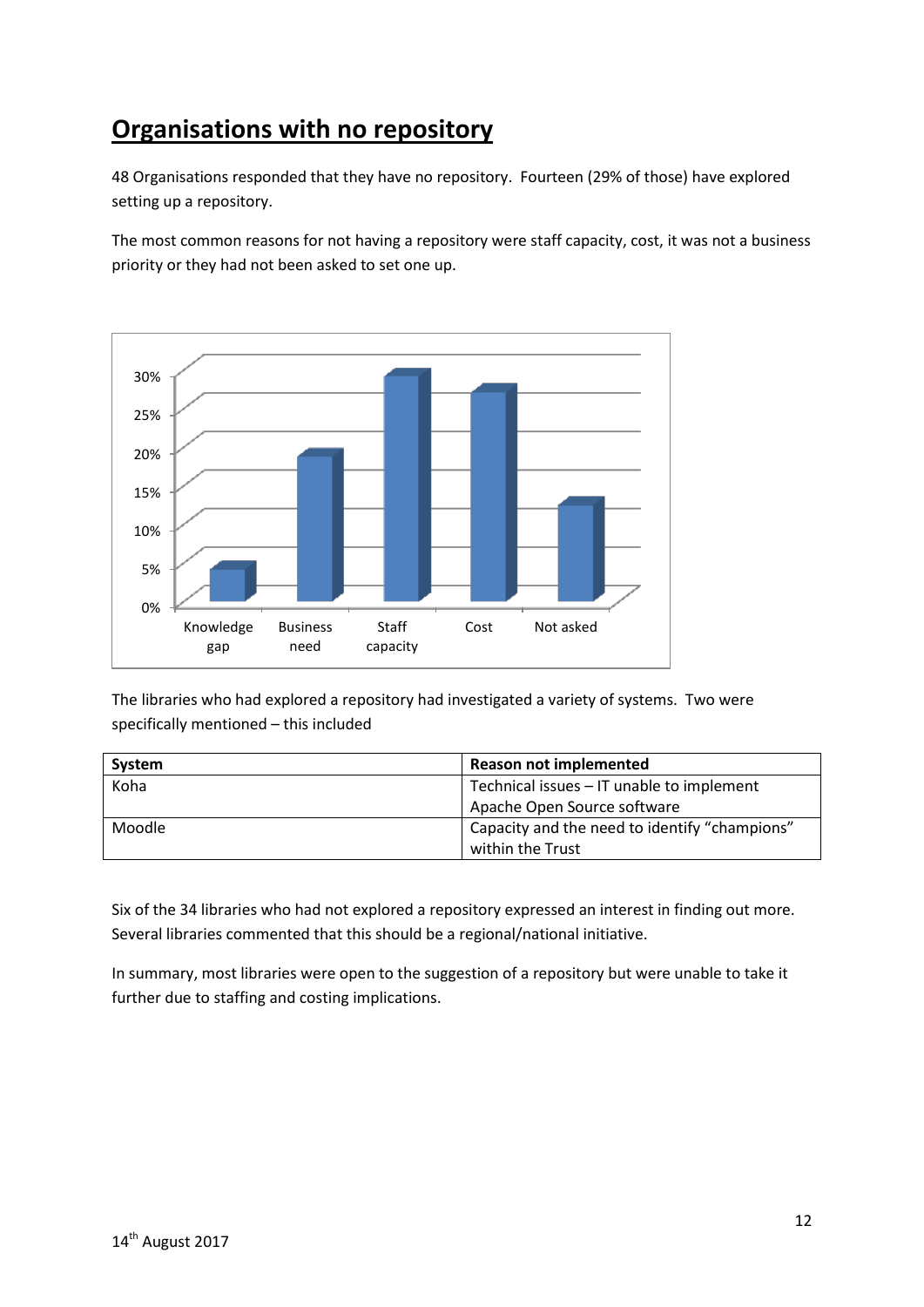### **Comments why they had not explored a repository.**

No time. Not enough staff. I wasn't sure how to go about it or what material would be relevant The Library has undergone a lot of changes and there has not been time to explore this option. Lack of resources i.e. funding and staffing levels Tried to set up a repository within organisation a few months ago. No interest shown at Nursing management level. We currently use Soutron LMS. I believe they could facilitate a repository module or something of similar characteristics. I will be looking into this in the future. Never been asked to be involved. Don't have funds to support this and don't have evidence of the requirement within the organization. I feel this should be done at a regional or national level. Lack of staff time I am new in post, so not sure if and if not why not. It is a battle to get people to do research and publish in the first place. Should more publications be produced, then a repository may be required. Are they actually needed? Is this not creating another information silo? Currently not trust priority We are interested in setting this up , staff time permitting Organisational restructuring Done by someone else - University, but could be doing one for Academic health science centre together collaboratively that covers both NHS staff and clinical researchers Staff turnover and loss of posts - lack of stable work environment I I am not aware of the organisation having explored a repository in the past, but if it did, the Library was not involved. The main reason for the Library not being able to explore this ourselves is staffing capacity, as we have fewer than 2 WTE staff. I am aware of various partial repositories in the organisation, eg the Intranet "Document Library" for policies, local guidelines etc(unfortunately we haven't had input into the structure of this), and documents from Schwartz Rounds. Never been asked and when asked if anyone thought there was need received negative response I think it would be a good idea but at the moment the Library Team lacks the capacity Has not been requested so far, understaffed, lack of time to deal with work involved in such a large Trust. I am not aware of any work on tis but cannot say for definite. Lack of LKS staff (long term vacant post) May explore in future Knowledge of staff and time pressures. Low on priorities, focus on delivering and improving current offerings Please share any learnings and findings from this survey with us! Thanks! As a library service, we have never been asked. I wouldn't know how to go about it. Appropriate links weren't in place. We are beginning to explore LKS involvement in developing a repository by quality improvement projects, audits, junior doctor quality improvement projects & any other projects we can trace within the Trust.

I have never been asked to do so. As far as I know no repository exists within the trust. Expense

It is something we are considering currently but have not explored in detail

Please note - I'm not sure what may have been explored elsewhere in the Trust. For me - no specific reasons, just not got that far yet. It's something we would be interested in.

I am the Operations Library Manager for the trust. We are currently seeking to appoint a Head of Service. This an area that would be pursued by that post once it is filled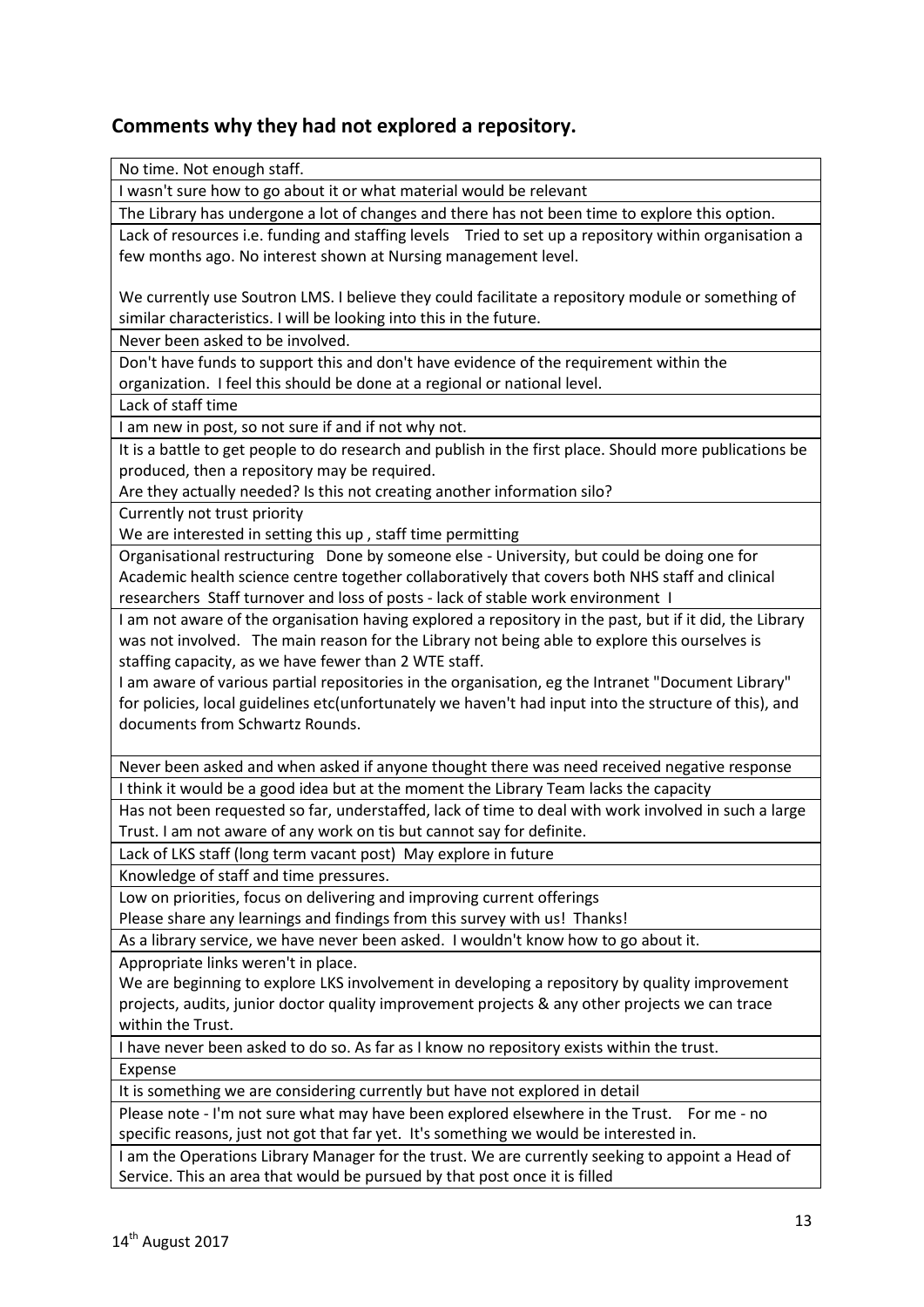I don't know whether our organisation has ever explored this or which departments would be involved. We have several areas of good practice where teams and departments work on quality improvement projects and the results of these are implemented and shared. We also collate all of the published research by Trust staff. We are starting to look at how information is shared in the Trust for the purposes of governance and identifying areas for knowledge improvement and I am auditing information flow which could lead to better knowledge management in non medical education. Better knowledge management is something that I would like to start to develop within the Trust but as I have only been in post a short time there are other areas which I am currently working on.

Having had experience of institutional repositories in previous organisations I think these work best if they have buy in at a senior level and they do need to be properly and systematically managed and underpinned by fit for purpose policies and processes. The repository storage system should be easily accessible and available across teams so that knowledge can be shared and it's usefulness fully exploited.

Cost - it would be too expensive for us to purchase.

As far as the library is aware there have been no recent discussions about setting up a repository. It is something the library team would like to explore further.

# **Comments where a repository had been explored but not implemented**

We did not proceed as we felt we didn't have enough support from R&D department. I feel a repository would be very useful but probably need some positive data to share with others inc

Kept an eye on lis-medical and comments there - DSpace, Knowledge Share and Share Point mentioned. No funding here to buy a package. Hoped new intranet might provide a solution but not realised yet. Need to work with Programme Management Office (ideas for improvement via a 'Share and Learn' template) and Governance colleagues (lessons learned monthly PowerPoint slides).

I would be interested to know if Trusts are using the library management system for this purpose; it seems to me these are already paid for and could fairly easily provide a solution. I think other Trusts use theirs for this purpose.

costs was the biggest factor

supplier presentations need to be meaningful and relevant

We didn't get past the initial scoping exercise. We identified a lack of capacity in the organisation both within the LKS team and within the IT team. It was not an organisational priority or interest at the time. I also thought an NHS-wide open access repository would be a better route.

We discussed the option of having a repository with our Research and Development Team who were very keen. We wrote a business case outlining various options but never heard anything more about this. We believe this to be because of cost. Due to the current lack of appetite for the project we have put it on hold although we would be keen to explore this again.

Brief look at using the catalogue as a repository for internal documents. Unfortunately hosted and not secure. Looked at Koha - was possible, but IT said they couldn't work with Apache open source software (Microsoft only) and there was no funds to create.

So little research is conducted here, it is doubtful there would be a need.

I have looked around at repositories at other Trusts, and approached a couple of the commercial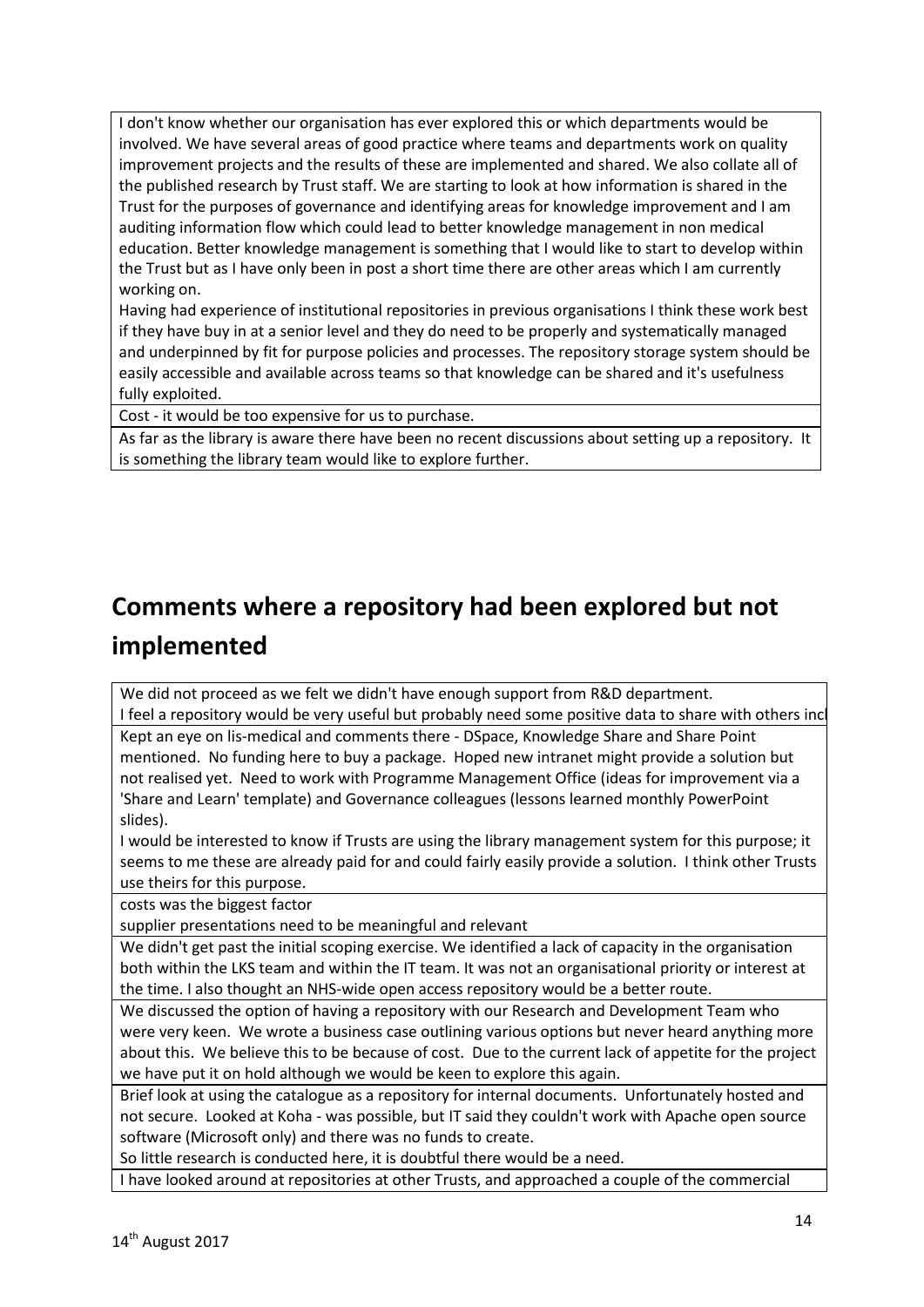options for quotes. I have discussed with R&D Team, but budget not available to take forward. We looked at OpenLite from at the time Springer, now Atmire. I was interested and R&D were too, although they were keen to point out that they shouldn't have to pay anything to support the project as it wasn't anything to do with their remit (!). I had to shelve the project due to covering staff absence for an extended period of time - there wasn't really any other reason for not proceeding. When I finally catch up from this period of cover, I intend to pick this up again.

Looked at research publications repositories in other organisations (NHS and academic). Costs were prohibitive. Looked at creating one in-house but too difficult.

Wanted to establish a database/ repository to share best practice and innovations based on work of the project group - http://kfh.libraryservices.nhs.uk/wp-content/uploads/2017/02/Main-Report.pdf. We still hope to take this work forward with the quality lead in the Trust so we can encourage spread of knowledge about QI initiatives. Response from the Research and Innovation Lead was disappointing and they seem to have tried to set up some form of repository themselves but this is not published on the intranet nor widely available - LKS were not involved despite offering assistance. We also compile updates about staff publications but we do not store copies locally. Different motivations in different departments and some don't seem to see the library as having a role here. Would love to be able technical assistance to help set something like this up across the area

investigated Biomed model either individually or in collaboration

Repositories require high level support and commitment supported by policy and guidelines. The time and effort required to develop one should not be underestimated.

I believe we got quotes from a couple of suppliers, one of whom came into the trust to talk to ourselves and the Research and Development Department. Cost was the main reason we did not proceed.

Due to financial constraints, there appears to be a lack of appetite for a repository at the current time. I have only briefly looked into this, and am mulling over using our moodle system as a repository, which would not cost us anything other than staff time. I need to find champions for this among senior staff before it can move forwards. I have also had lack of time to devote to this over the past few months.

Tangible benefits from other trusts from creating repositories would be a useful selling point. Reasons for not proceeding, time and money

No, except that I think that all Trusts should have one but most staff usually deposit with the university or another organisation.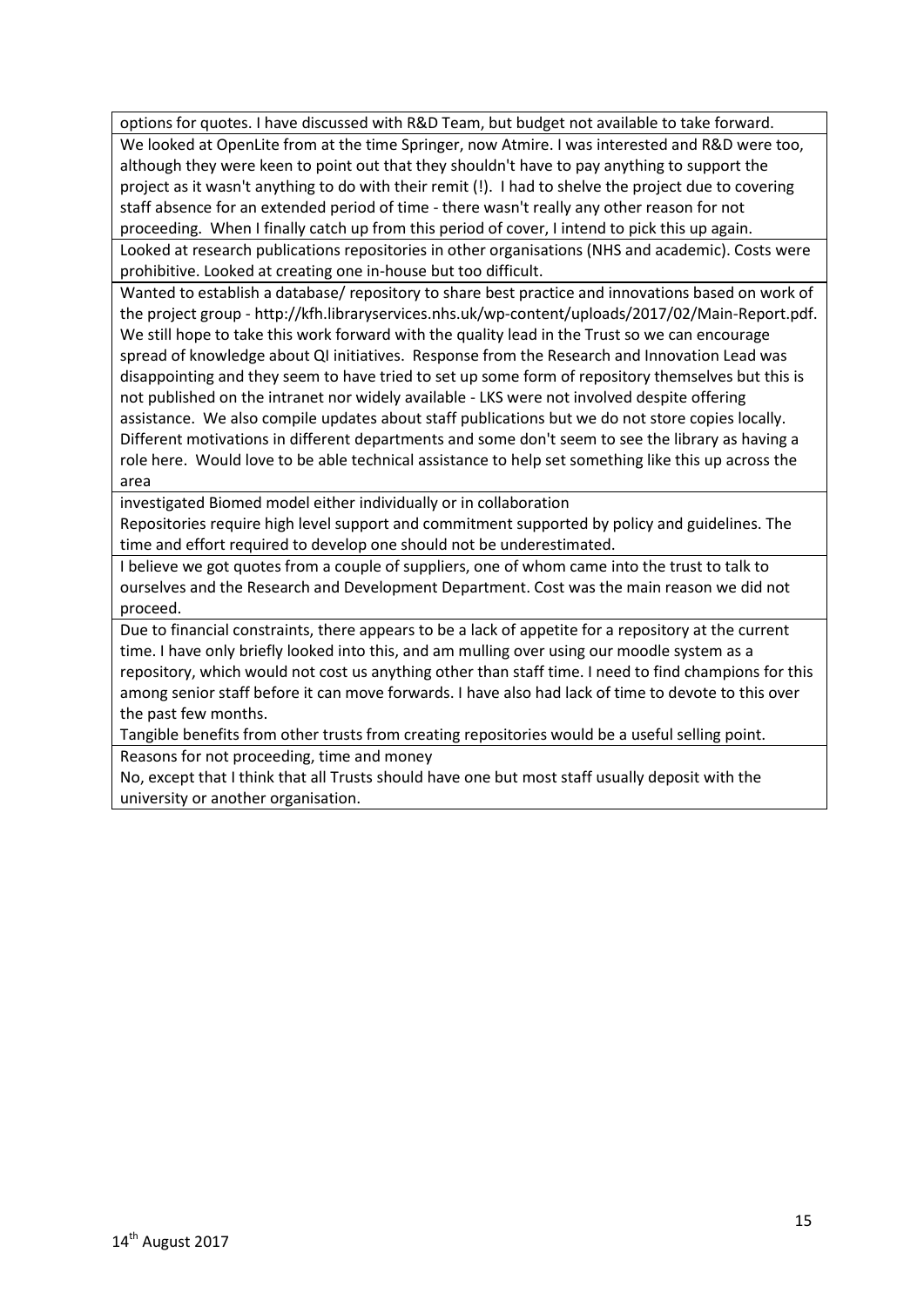# **Comments from Libraries currently exploring**

15 responses from organisations that are currently exploring implementation of a repository.

We have looked into using Wordpress, Libguides, free repository software - DSpace plus the hosted version DSpace direct and Open Repository. The main challenges are finding funding if we go for a paid for version and hosting issues if we try to do something in-house. IT are also too busy at the moment to help us out. Setting up DSpace from scratch looks very involved. We quite liked WordPress which another Trust had used but we thought it looked too time consuming to enter records retrospectively.

I would be interested in any shared learning from this survey!

A couple of years ago we were exploring platforms to use and then were looking at using the content server that the Trust uses for its intranet site. However, now that we are working closely with a nearby Trust we are considering using (and sharing) their platform.

We are just currently collating the information on a document to include on our library website and intranet. We have just started this project and are working with the Research department to gather information for this. As the project developments we hope to explore more effective ways to share this information

We're looking at creating a repository of 'best practice' to share outcomes. It's still in its early stages and we're currently looking at using the Trust's Intranet site to host. We're only looking at the content being visible within the Trust. There's wide spread support across the Trust. Key areas that would add content include Transformation, Clinical Audit - specifically F2, Communications - HSJ Awards, Trust scheme. A lot of the content is available but not accessible. The idea is that individuals and teams will add content with the LKS managing the platform, meta data and review dates. Each entry would link into the Trust objectives. This could then be used as evidence to support CQC visits. Currently we list publications by staff based at the Trust on our catalogue system which includes a tab for "staff publications". This was started by one of my predecessors and I have developed it further by adding more publications identified by searches.

As we may be merging with another Trust it is likely the existing list may be replaced by something else in the future.

Early days - we are planning to create a repository of abstracts and links to published papers by Trust staff, and will be investigating the use of SharePoint to host the repository. Key challenge is time and lack of full staff.

I see the creation of this kind of repository as just one element of KM, but currently this is the most immediate and effective step to get involved and do something.

I see the creation of this kind of repository as just one element of KM, but currently this is the most immediate and effective step to get involved and do something.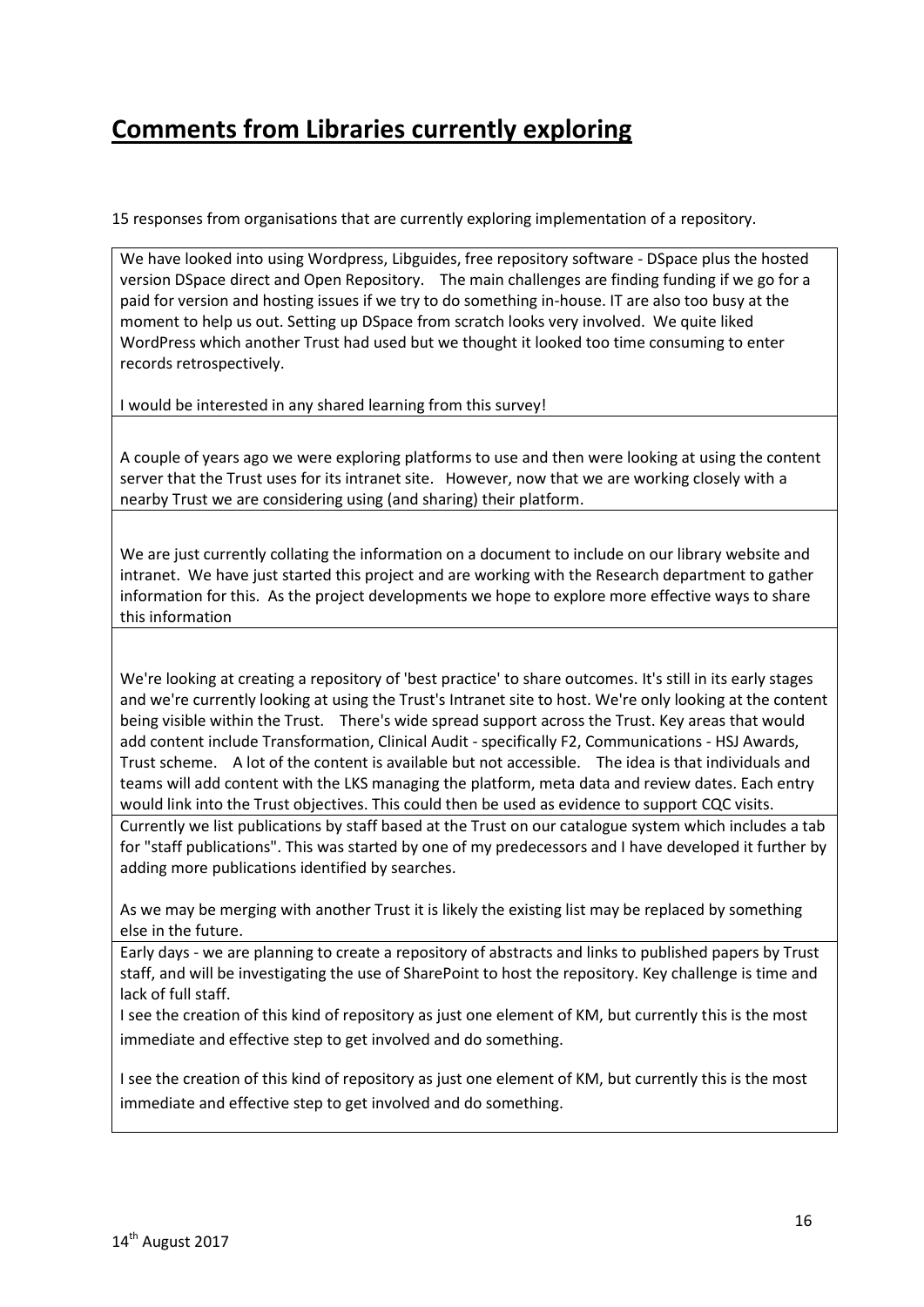Presented idea in May 2017 to research governance committee as a means of managing the trust's (staff) publications and poster presentations. Looked at what other organisations (universities and NHS trusts) offer. Full IR would be too expensive for an organisation of this size, so initially we will collate publications into spreadsheet with a view to adding to a database. Challenge is who will add content and update: possibly shared responsibility between the library and the research department?

We have a Word document, which is produced annually, of documents that have been published by Trust staff. The list is available via the Intranet on our new Innovation & Research Hub, which the Library Manager edits on behalf of the Innovation and Research Council. We've also started tagging any books on our library management system , so that they can easily be found. Small baby steps to start with ...

we are working with our research team to create a database where we can record innovations and publications of papers by people in the Trust. We are hoping to access a facility via our medical education website to set up the searchable database. this is taking time to engage with the right staff but 1 meeting has taken place and we are waiting training. Research team have been very supportive as they are keen to see this happen as part of their objectives and are trying to get some funding to support it. Time is a challenge as there is a lot of work pulling all the data together, project plans and meetings etc.

We have looked at repositories and research hubs that other NHS Trusts have and also at university sites. We investigated the software being used and the cost of buying and maintaining several systems. We decided that the system that we preferred was one that had been developed internally and have asked our IT department to create something with similar capabilities for us. We have been trying to get IT to do this for several years and the project has been previously rejected by an IT manager who has now left so we are now more hopeful and preliminary meetings have taken place. We are looking at a research hub and again several years ago the Head of Research didn't engage with the idea but is now fully supportive.

looked at commercial providers - Eprints, Open Repository, looked at other repositories eg ORA (U Oxford) All require not only set up fee but maintenance fee which we could not support and could not get support to finance. Asked IT - initially said no capacity to develop. Also asked R&D, L&D & business strategy team but no funding available (although all were supportive). However a year later (Jan 2017)I asked again and IT this time agreed to develop using WordPress. I set up meetings with R&D, Clinical Audit, Comms to discuss - all agree it is a very good idea and support it. Our leaders conferences have recently raised issues around sharing and recording of local research (need to do this more). The repository will be able to support this, recording local projects and research, not just published research. Library is to coordinate, manage and provide ongoing support. Web developer has produced an initial admin form and will next develop the public view. It will be hosted on the Trust main website. I have also asked other NHS libraries who use wordpress as a repository - it seems to work well.